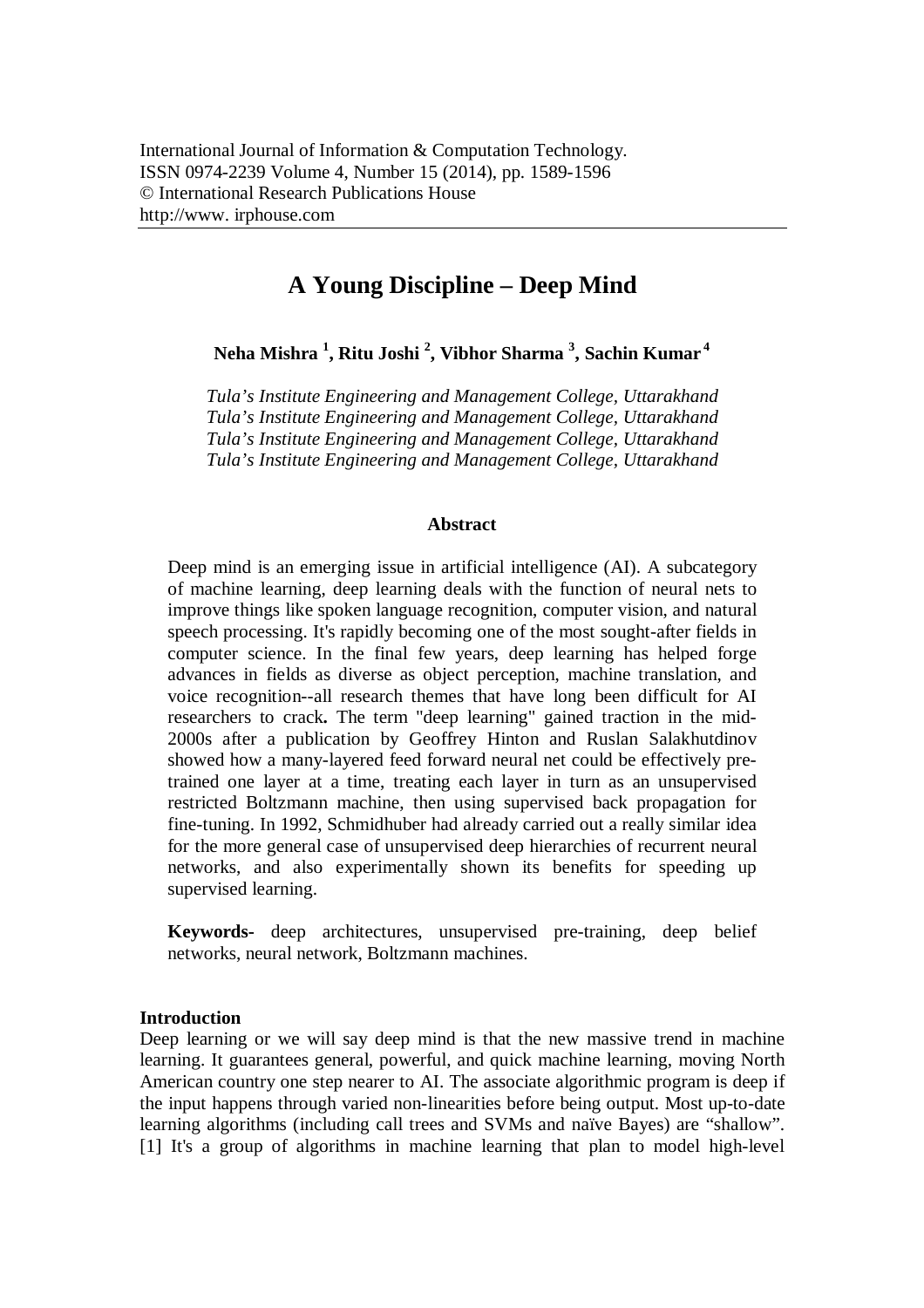abstractions in knowledge by exploitation architectures composed of multiple nonlinear transformations.

Deep learning is an element of a wider family of machine learning strategies supported learning representations. Associate observation (e.g., associate image) will be diagrammatic in many ways (e.g., a vector of pixels), however, some representations, create it more leisurely to be told tasks of interest (e.g., is that this the image of an individual's face?) from examples, and analysis during this space tries to specify what makes higher representations most up-to-date to form sensible examples to be told these representatives. Various deep learning architectures like deep neural networks, convectional deep neural networks, and deep belief networks are applied to fields like laptop vision, automatic speech recognition, linguistic communication process, and music/audio signal recognition wherever they need been shown to provide progressive results on numerous task. [5]Improvements in hardware have conjointly been a crucial conversational issue for the revived pursuit of deeper education. In special, powerful graphics processing units (GPUs) are extremely fitted to the sort of computing, the matrix / vector math concerned in machine learning. GPUs are verified to hurry up coaching algorithms by orders of magnitude, transferred, running times of weeks back to days. [10][11] The thought is named deep learning as a result of it imply layers of neural networks that mimic however the human mind processes information.

#### **Deep Learning in Artificial Neural Network**

Some of the foremost productive deep learning ways involve artificial neural networks. In info technology, a neural network could be a system of programs and knowledge structures that approximates the performance of the human mind. A neural network, sometimes involves an important variety of central processing units operating in parallel, every with its own very little domain information and access to data in its native storage. Typically, a neural network is at the start "trained" or run massive quantities of knowledge and rules concerning data relationships (for instance, "A granddad is older than an individual's father"). A concept will then distinguish the mesh the way to behave in response to an outdoor stimulant (for example, to input from a human who is interacting with the network) or will initiate activity on its own (within the bounds of its approach to the surface world). [3]

#### **Why Does Unsupervised Pre-Training Help Deep Learning ?**

Evolution without pre-training (blue) and with pre-training (red) on MNIST of the log of the test NLL plotted against the logarithm of the train NLL as training proceeds. [15] MNIST is composed of handwritten digits and includes 60000 training examples and 10000 test examples.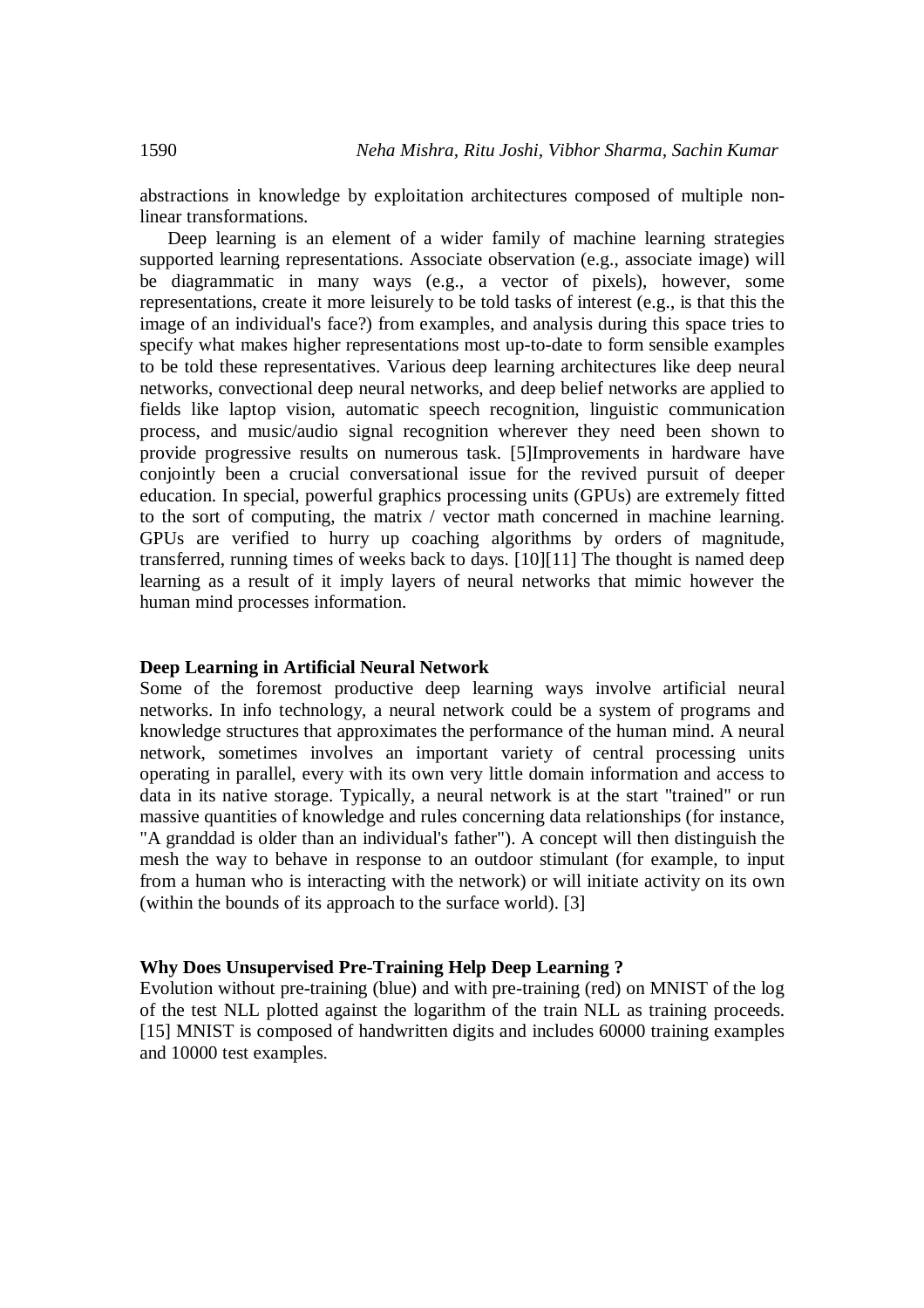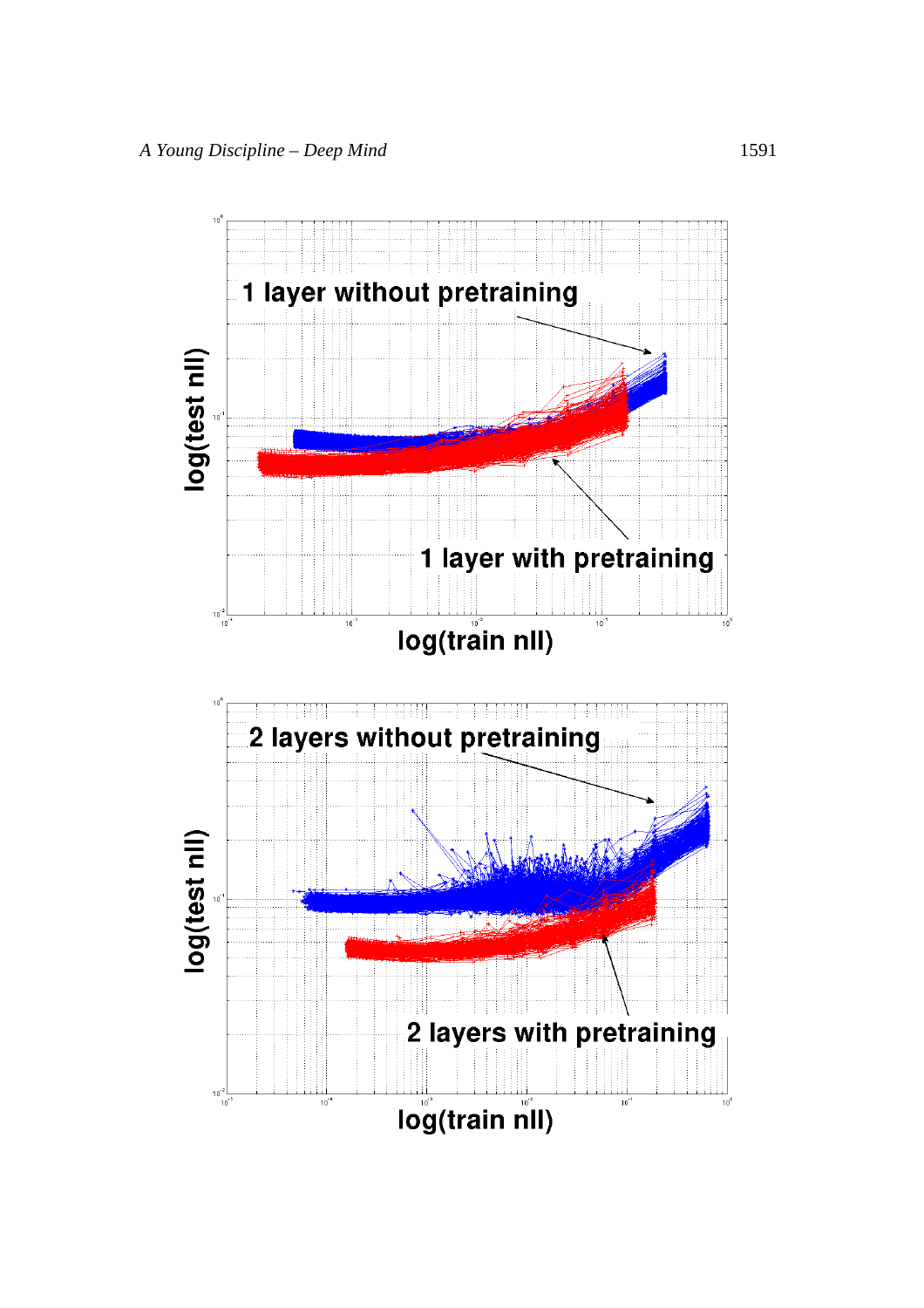

**Figure 1**

#### **Deep Learning v/s Machine Learning**

To realize what deep learning is, it is initial necessary to spot it from alternative subjects among the world of AI. One upshot of AI was machine learning, during which the PC extracts data through supervised expertise. This generally needed a person's operator serving to the machine to get a line by moving over it lots of or thousands of coaching instances, and manually correcting its errors. [2]

While machine learning has become rife among the topic of AI, it will have its troubles. For ace issue, it's massively time overwhelming. For one more, it's but not a reliable normal of machine intelligence since it depends on human ingenuity to arrive upward with the abstractions that let computers to browse. [2]

Unlike machine learning, deep learning is basically unsupervised. It implies, for example, making large-scale neural networks that enable the PC to browse and "think" by itself will not the demand for direct human interference.

Deep learning "actually does not seem like a worm," normal coding system is written in terribly strict logical steps. "But what we'll watch in deep learning is something different; we do not hold a collection of instructions: If one thing is true do that alternative affairs. Rather than linear logic, deep learning is supported on theories of however the human mind functions. The program is created by tangled layers of interconnected nodes. It learns by rearranging connections between nodes once every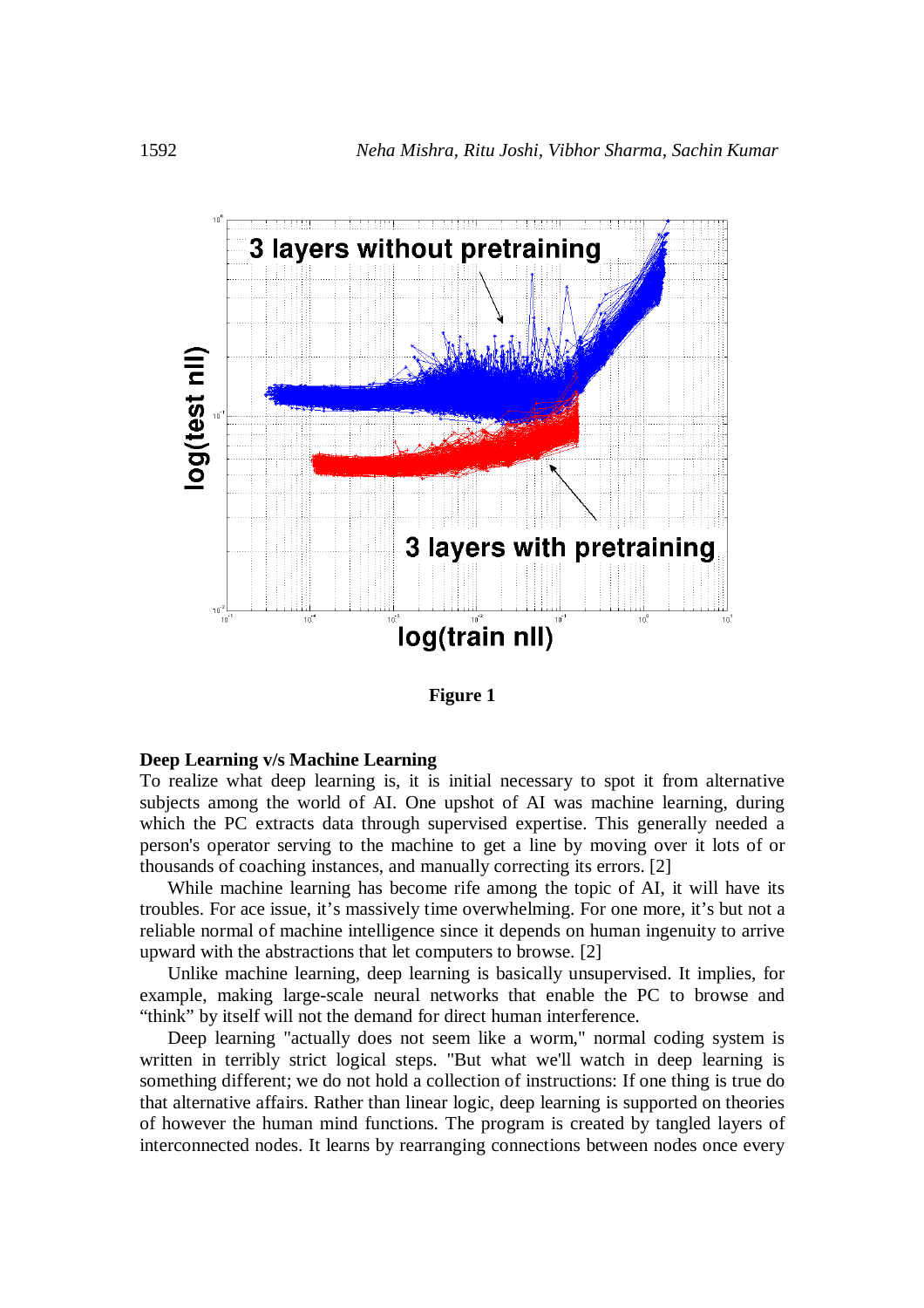contemporary expertise. [2]Deep learning has proven potential as the groundwork for software that could turn out the emotions or events identified in text even if they aren't explicitly referenced, recognize objects in photos, and make sophisticated predictions about people's likely future behavior. [2]

## **Deep Learning In The Human Brain**

Computational deep learning is closely coupled to a category of hypotheses of brain development (specifically, cerebral cortex development) planned by psychological feature neuroscientists within the former Nineties. [11] One side of human growth that differentiates United States from our nearest primate neighbors could also be alterations within the temporal arrangement of development. [12] Among primates, the human brain remains comparatively plastic till late within the post-natal amount, whereas the mental contents of our nearest relatives square measure additional fully shaped by birth. Therefore, humans have a larger access to the complicated experiences afforded by being call at the universe throughout the foremost plastic periods of brain growth. This could modify United States to "tune in" to chop-chop dynamical characteristics of the atmosphere that alternative animals, additional forced by the biological process structuring of their wits, square measure ineffective to require account of. To the extent that these alterations square measures mirrored in similar temporal arrangement changes in hypothesizing wave of plant tissue growth, they'll likewise result in alterations within the extraction of knowledge from the information atmosphere throughout the first self-formation of the mind. Of course, at the side of this flexibility comes Associate in Nursing expanded amount of immatureness, throughout that we have a tendency to square measure dependent upon our caretakers and our community for each funding and preparation. The hypothesis of deep learning thus sees the coevolution of culture and psychological feature as a primal precondition of human phylogenesis. [13]

## **The Deep Learning Game**

Deep learning is typically shown as a step towards realizing sturdy AI then many organizations became inquisitive about its operate for exceptional applications. In 2011, Google started Google Brain project, that created a neural network trained with deep learning algorithms that magnificently tested capable of recognizing high level ideas. Final year, Facebook established AI analysis Unit, practice deep learning expertise to help turn out resolutions which are able to hear establish faces and objects among the 350 million photos and videos uploaded to Facebook day by day. [2] An monition of deep learning in action is voice recognition like Google currently and Apple's Siri. AI analysis laboratories are going to be used for developing deep learning techniques that may facilitate Facebook do tasks like mechanically tagging uploaded photos with the names of the folks in them. [4] Google Glass – my department of local government is beta testing Google Glass programmed with Deep Learning. The officer wears Glass can have admittance to a information for face recognition, be capable to enter the lead in real time. With reference to clearing up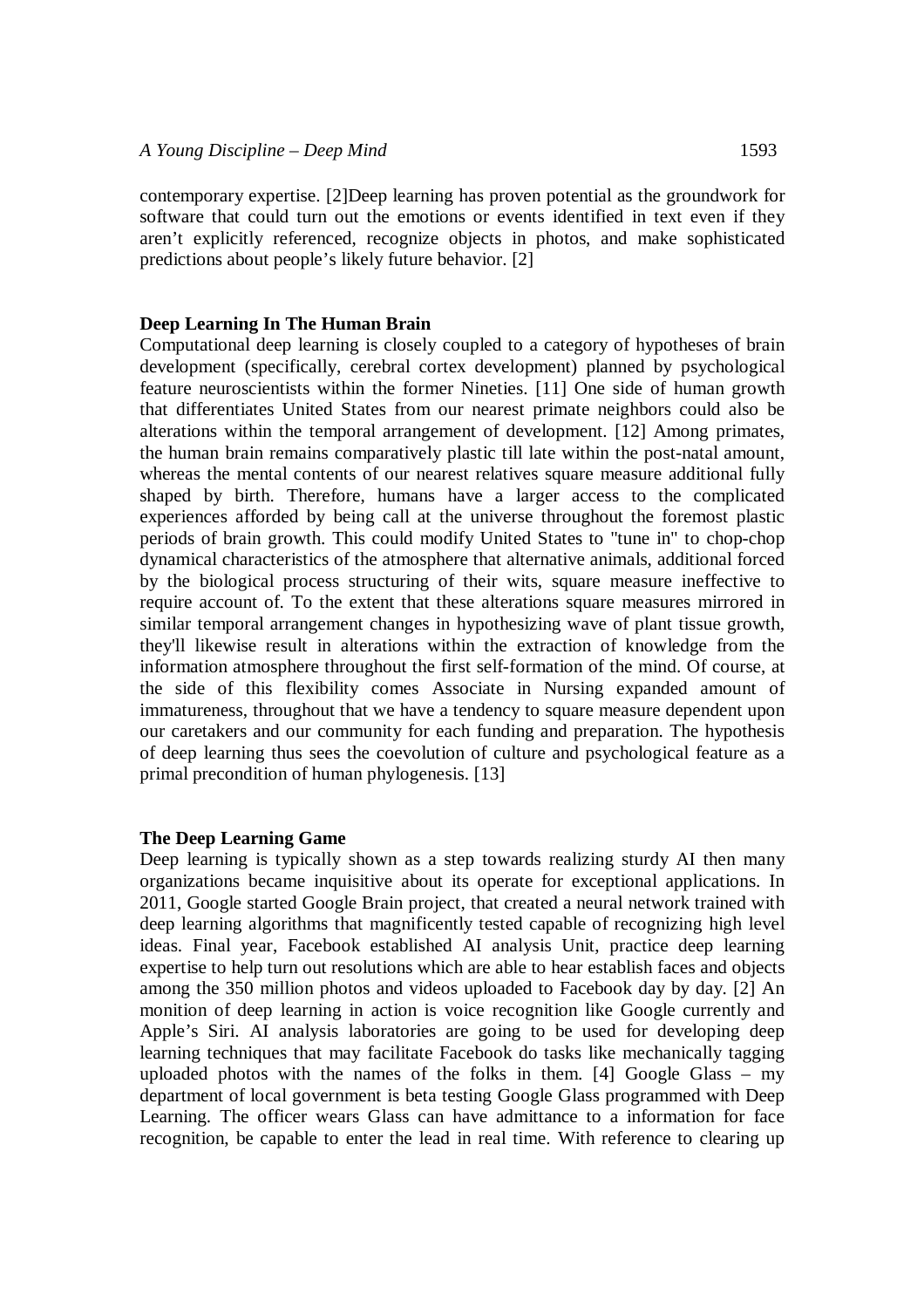misunderstandings for enforcement agents and voters, we see this as an awfully serious move.

## **Deep Mind Architecture For AI**

Learning Deep Architectures for AI discusses the motivations for and principles of learning algorithms for deep architectures. Theoretical results recommend that so as to be told the sort of sophisticated functions which will represent high-level abstractions (e.g., in vision, language, and different AI-level tasks), one might have deep architectures. Deep architectures are composed of multiple levels of non-linear operations, like neural networks with several hidden layers or in sophisticated propositional formulae re-using several sub-patterns. Exploring the parameter house of deep architectures may be an arduous job, however, learning algorithms like those for Deep Belief Networks have recently been suggested to tackle this downside with notable success, beating the progressive in boundary regions.



**Figure 2**

## **The Future**

The new deep-learning capability represents a possible artificial-intelligence upgrade for Smart phones. The air plane is around fifteen times simpler than typical graphic processors, and a further 10-fold improvement is feasible. Nowadays we tend to deliver Associate in nursing approach for doubtless embedding this capability onto mobile devices that might modify these devices to research videos or photos the method we tend to do currently over the net. We would have ten, 000 pictures on your PC, however you cannot actually verify a picture by looking a keyword. Suppose you needed to check impressions of yourself at the beach throwing a soccer. You can't hunt for this stuff right in real time. The deepest learning software system works by playing process in layers. They're combined hierarchically. For biometric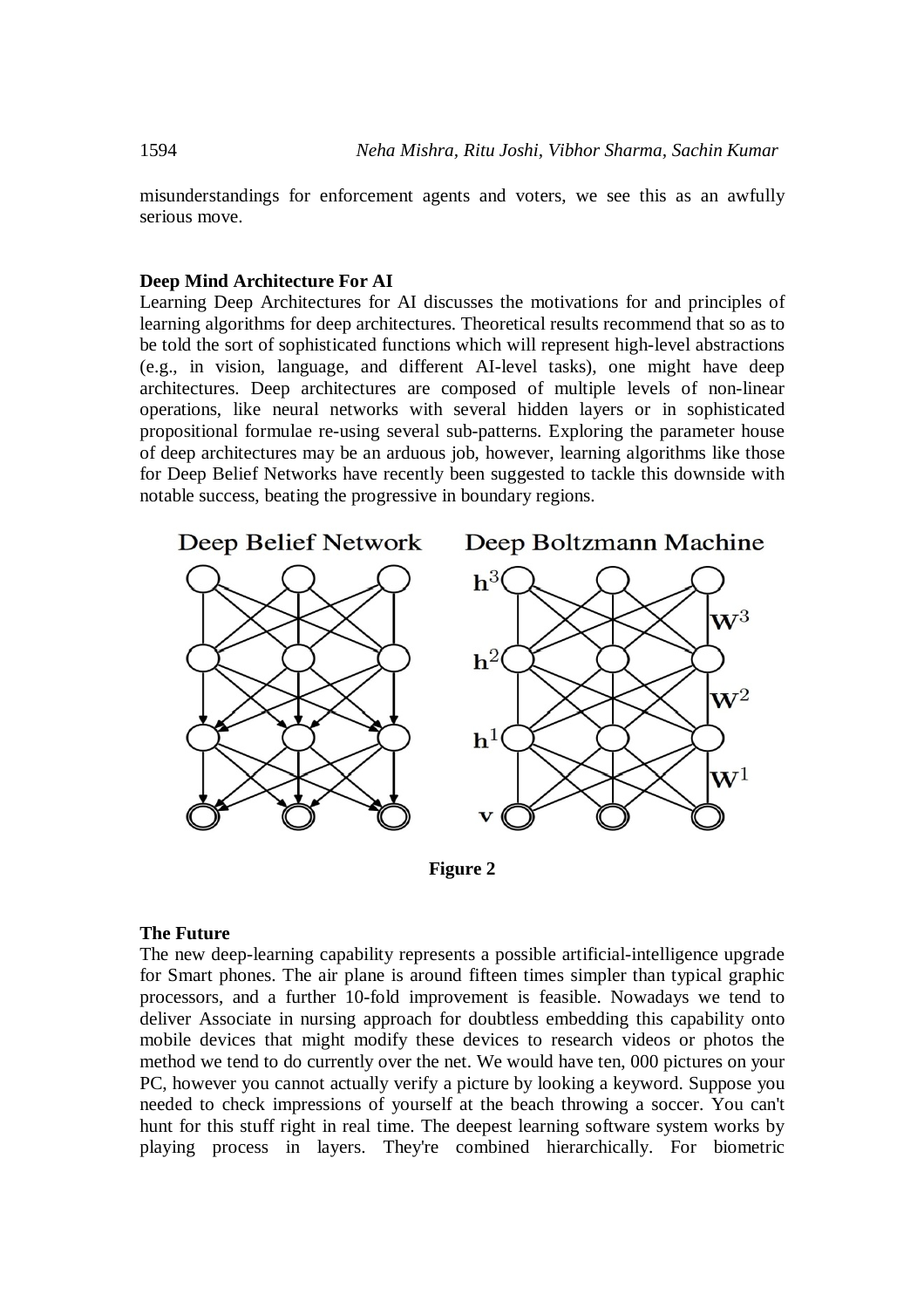authentication, one layer may acknowledge the eyes, another layer the nose, then on till a human face is recognized. Deep learning might modify the viewer to grasp technical details within the photos. It would sound formidable to be numeration for future applications of deep imagination. Deep Learning is that the application of algorithms and package programming through 'neural networks' to develop machines, computers and robots that may serve a broad mixture of matters as well as driving cars, determining in factories, conversing with humans, translate speeches, knowing and analyzing photos and knowledge patterns, and designation advanced operational or procedural issues.

#### **Conclusion**

Deep Learning algorithms are extremely triple-crown for applications like image recognition, speech recognition, and to some extent of the natural speech process. Deep Learning is going to be shown an oversized heap of hope, inflicting self-driving cars and robotic butlers a true chance. They're still restricted, however, what they will do was out of the question solely some years past, associated it's progressing at a new rate. The power to investigate large information sets and use deep learning in PC systems that may adapt to expertise, instead of reckoning on somebody's engineer, can contribute to breakthroughs. These run from drug discovery to the evolution of recent materials to robots with a keener consciousness of the universe regarding them.Which probably will make a case for why Google has been on a shopping for spree lately and artificial intelligence corporations are at the top of its searching list. They need to purchase eight artificial intelligence corporations during a matter of months.

#### **References**

- [1] http://www.deeplearning.net/tutorial/
- [2] http://www.likedin.com
- [3] http://searchnetworking.techtarget.com/definition/neural-network
- [4] http://www.technologyreview.com/news/524026/is-google-cornering-themarket-on-deep-learning/
- [5] Y. Bengio, A. Courville, and P. Vincent., "Representation Learning: A Review and New Perspectives," *IEEE Trans. PAMI, special issue Learning*
- [6] www.nowpublishers.com
- [7] http://www.purdue.edu
- [8] G. E. Hinton., "Learning multiple layers of representation," *Trends in Cognitive Sciences*, 11, pp. 428–434, (2007).
- [9] J. Schmidhuber., "My First Deep Learning System of 1991 + Deep Learning Timeline (1962–2013).
- [10] D. C. Ciresan *et al*., "Deep Big Simple Neural Nets for Handwritten Digit Recognition," *Neural Computation*, 22, pp. 3207–3220(, 2010).
- [11] P. E. Utgoff and D. J. Stracuzzi., "Many-layered learning," *Neural Computation*, 14, pp. 2497–2529, 2002.